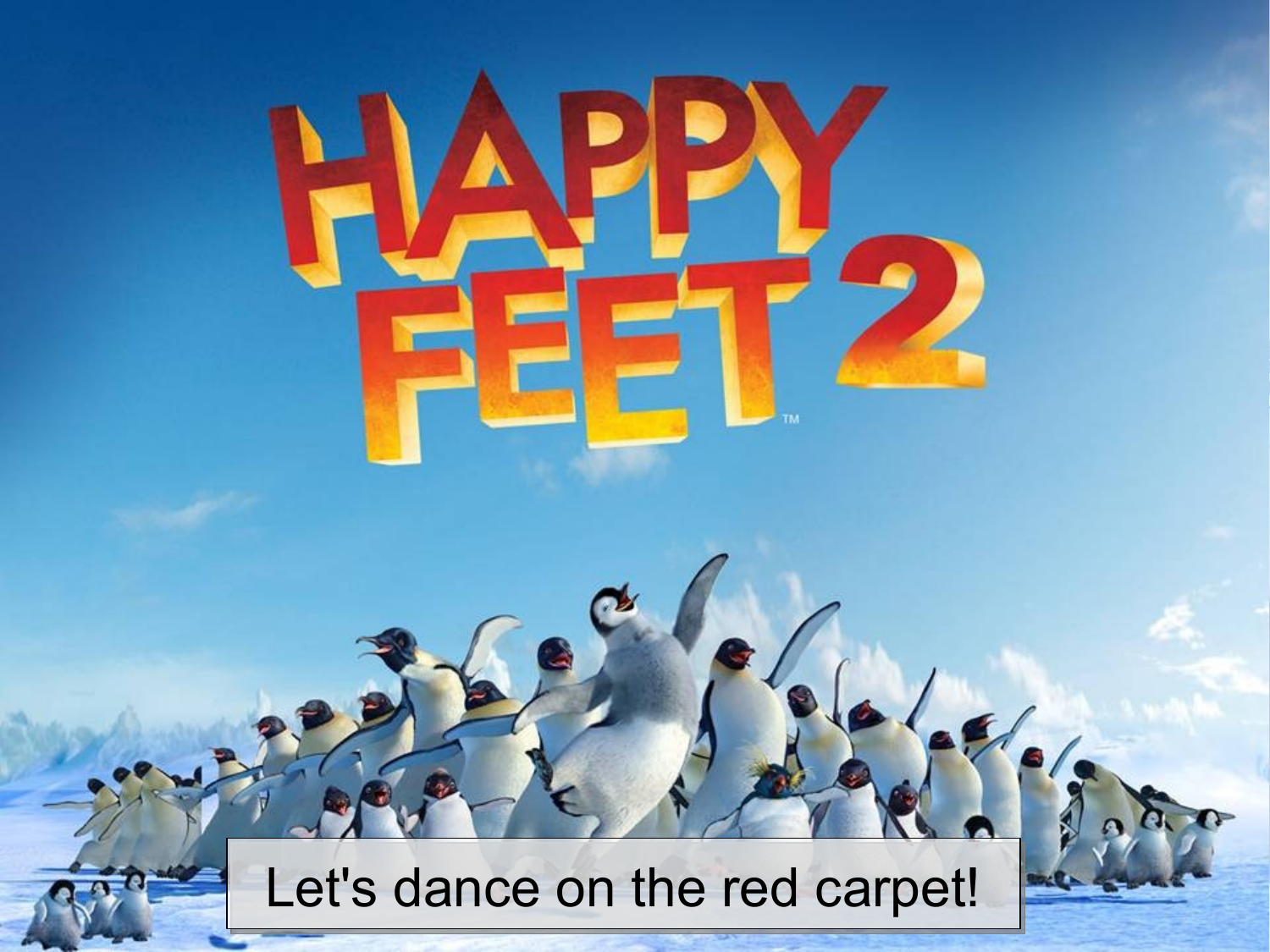#### **Wow ..**

**Original** & **sustainable** way to create **media exposure** before, and especially during the **HF2 premiere** (direct & live)

> **Create loyalty** Let fans get involved

**Access to people's network** Let fans spread the word

Offline = Online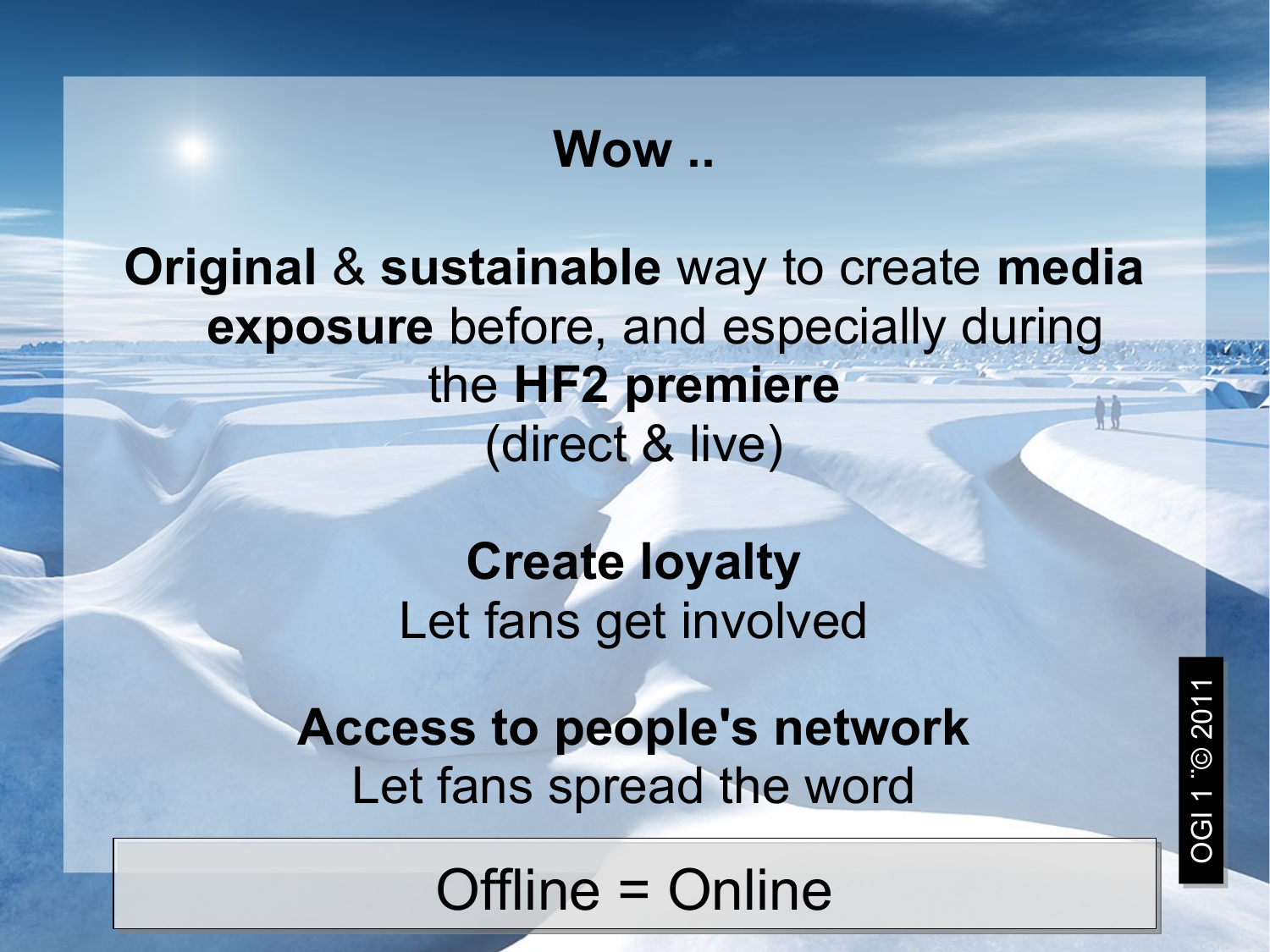## How does it look?

### Sustainable, energy generating floor ..

O.<br>ا ق ¨©**V.**  $\sum$ 1OGI 1 ¨© $\boldsymbol{\mathsf{N}}$ <u>ි</u>  $\overline{\phantom{0}}$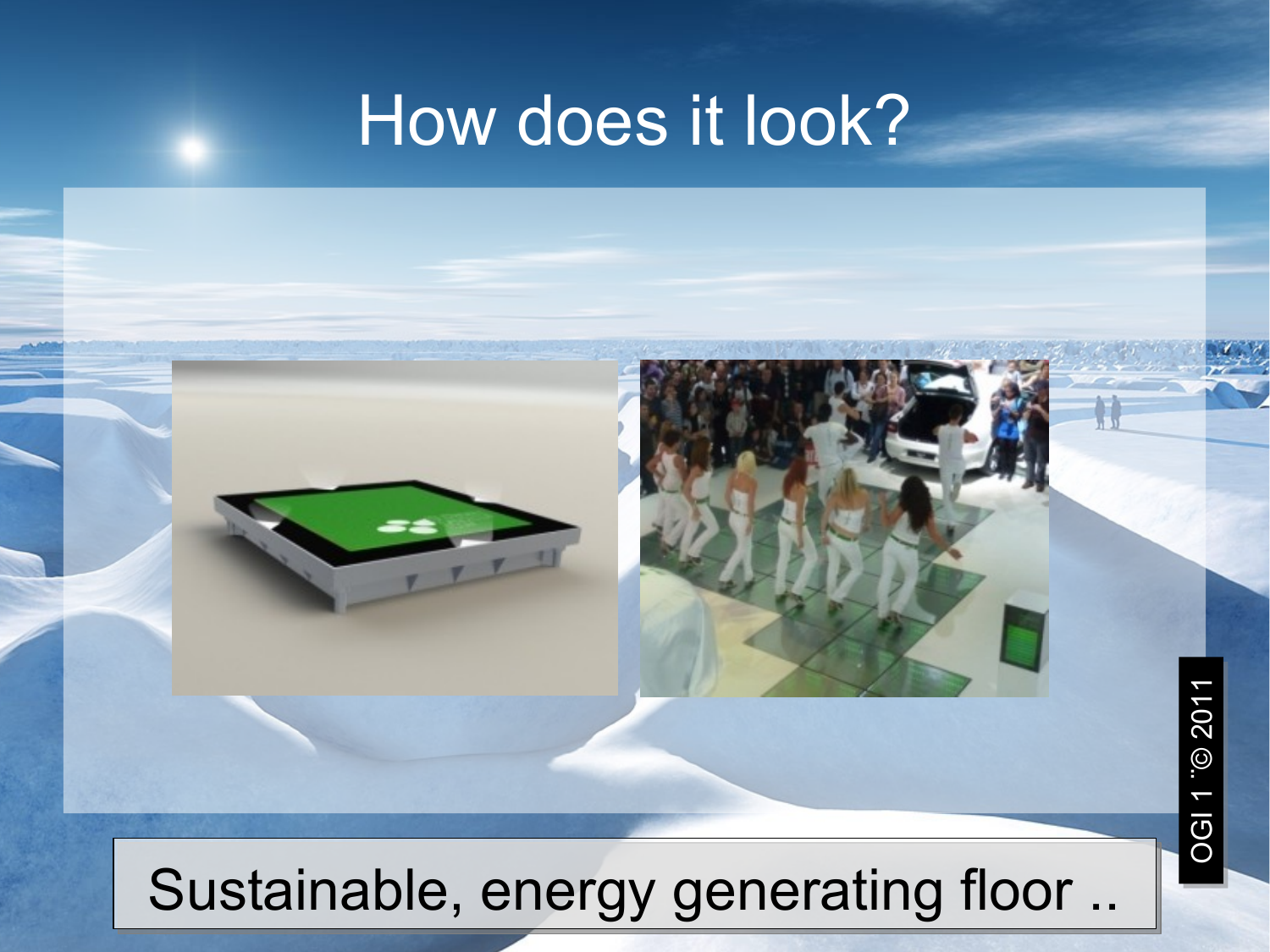## How does it look ?



….like a red carpet (and/or quickly rebuild as dancefloor)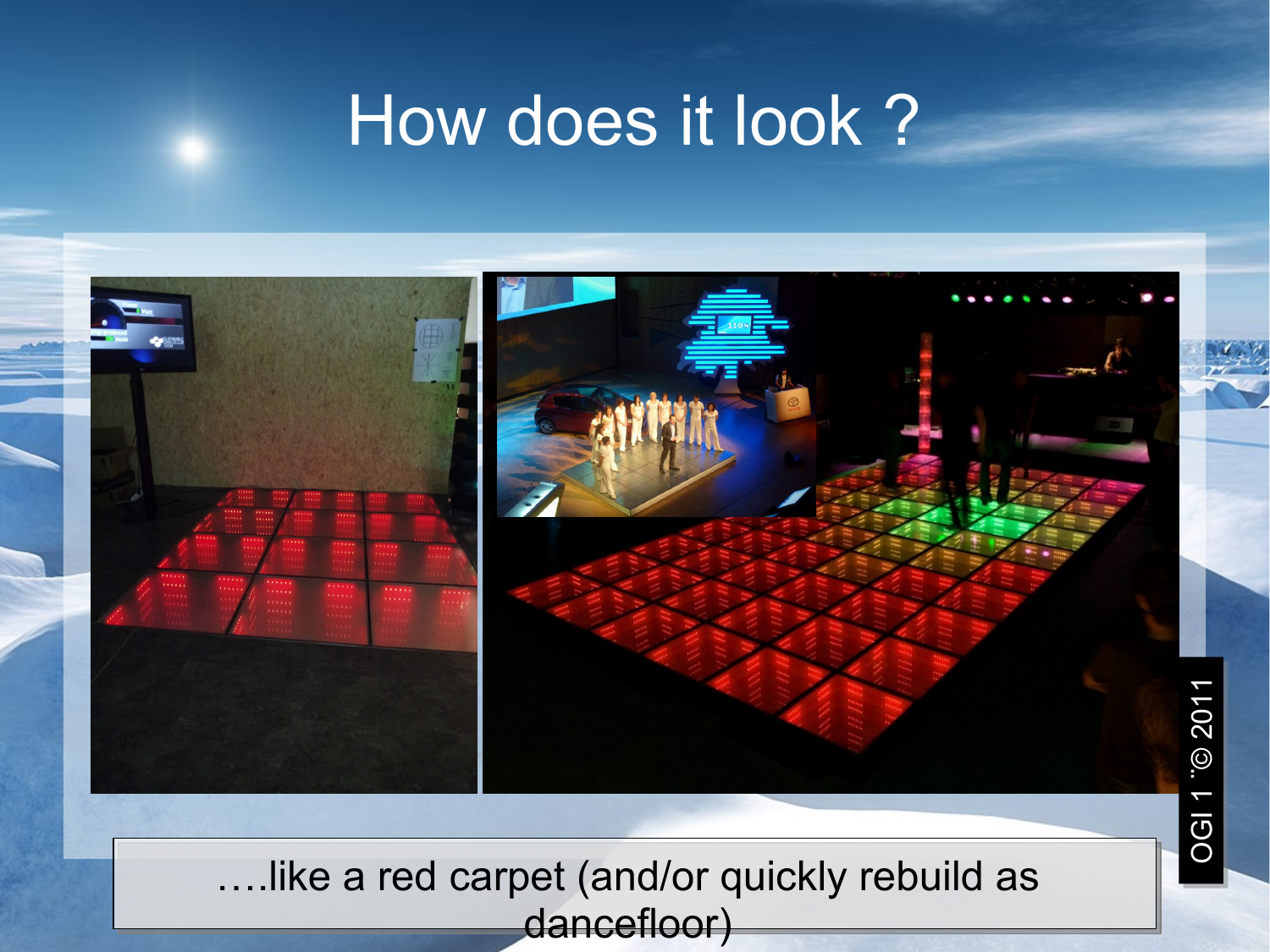# What's the idea?

Check in (& share) with Facebook, Google+, Foursquare (when you're at the HF2 premiere)

- On a big (digital) screen people can see a counter/ teller displaying the energy generated by walking over the red carpet (by actors, etc)
- When it reaches the maximum (100%) a random name from all the people whom 'checked in' is picked and shown on the big screen ..
- .. and that person is allowed to be present at the film premiere! (and walk over the red carpet, ofcourse)

Connecting (live) event with social media

.<br>ا ق ¨©¨©**V.**  $\sum_{i=1}^n$ 1OGI 1  $\boldsymbol{\mathsf{N}}$ <u>ි</u>  $\overline{\phantom{0}}$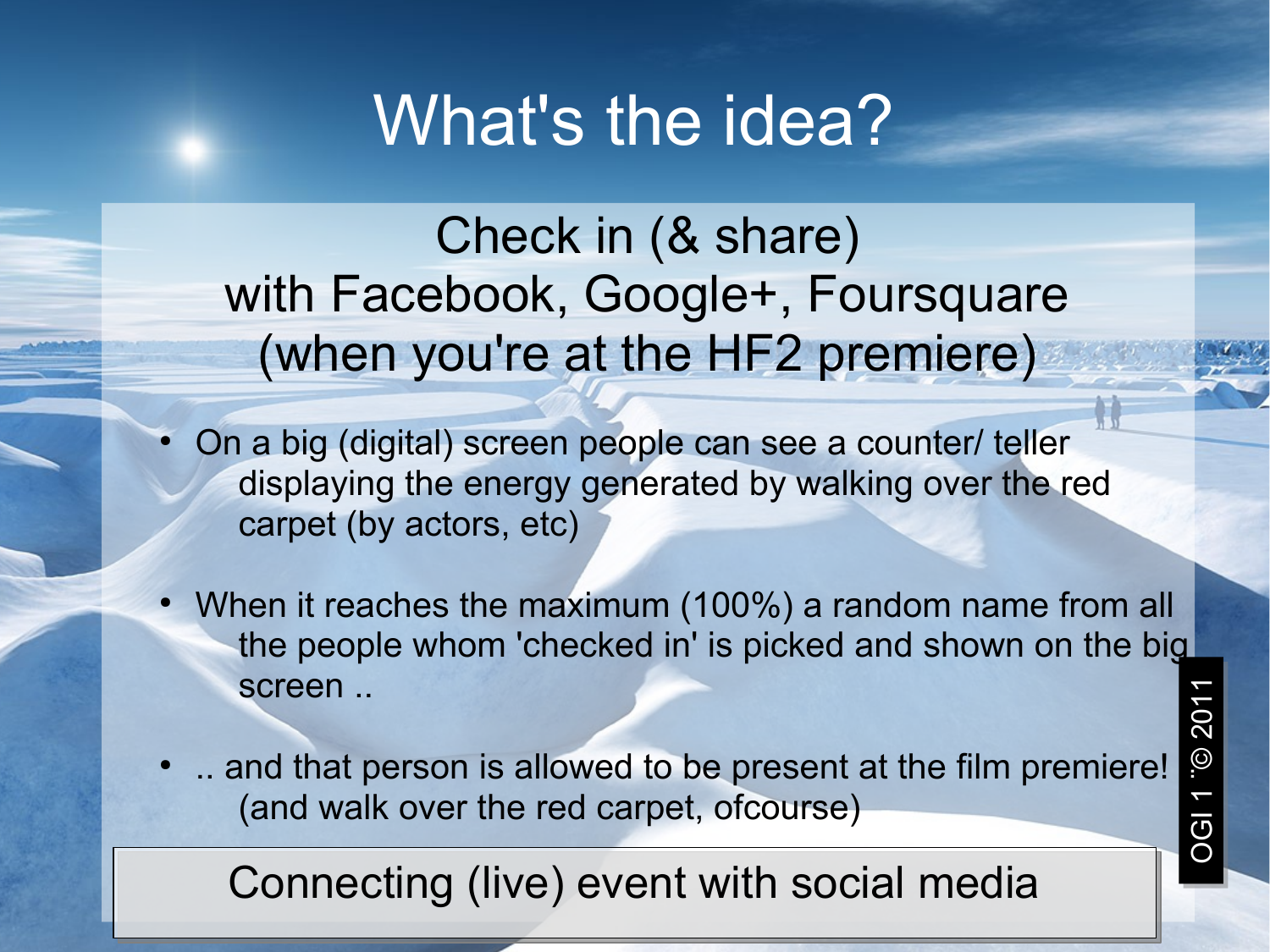## What's the idea?

#### Facebook & Foursquare extra

• Foursquare: unique HF2 badge when fans check-in at the premiere.

• Facebook: create an event to alert people in their network about the HF2 premiere.

### Facebook & Foursquare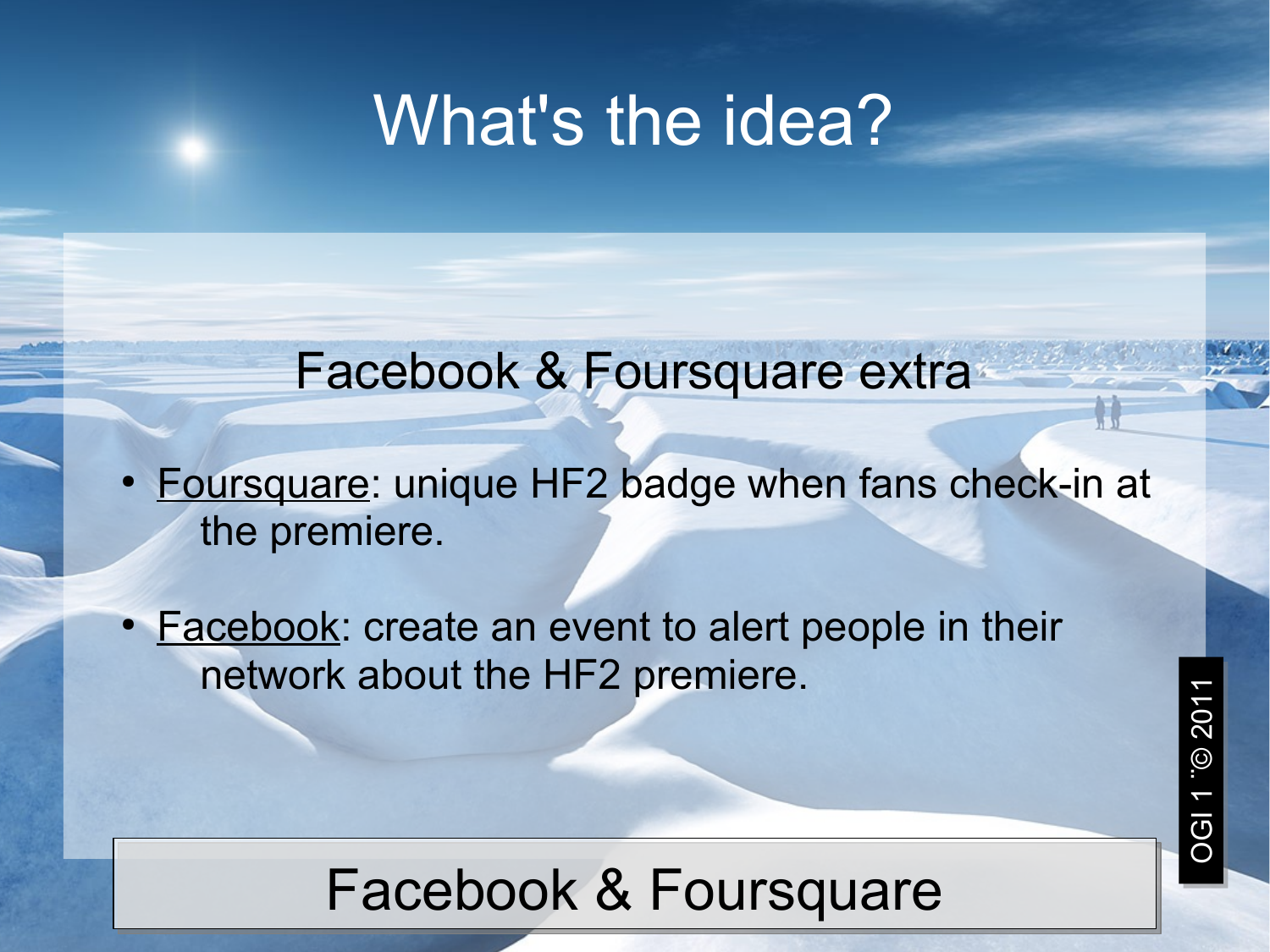# Why? – 1

### Promotion of the HF2 premiere (& movie)

Before and especially (live) during premiere

- Energy generating red carpet During the premiere stars walk over the red carpet After it can be used as dancefloor for the after party During opening week it can create a buzz. Give people the opportunity to expercience the redcarpet and gain more energy (par example donate amount of energy for a good cause)  $\overline{\phantom{0}}$  $\overline{\phantom{0}}$
- Create loyalty among fans and visitors
- Access to social network(s)

## Promotion HF2 premiere (& movie)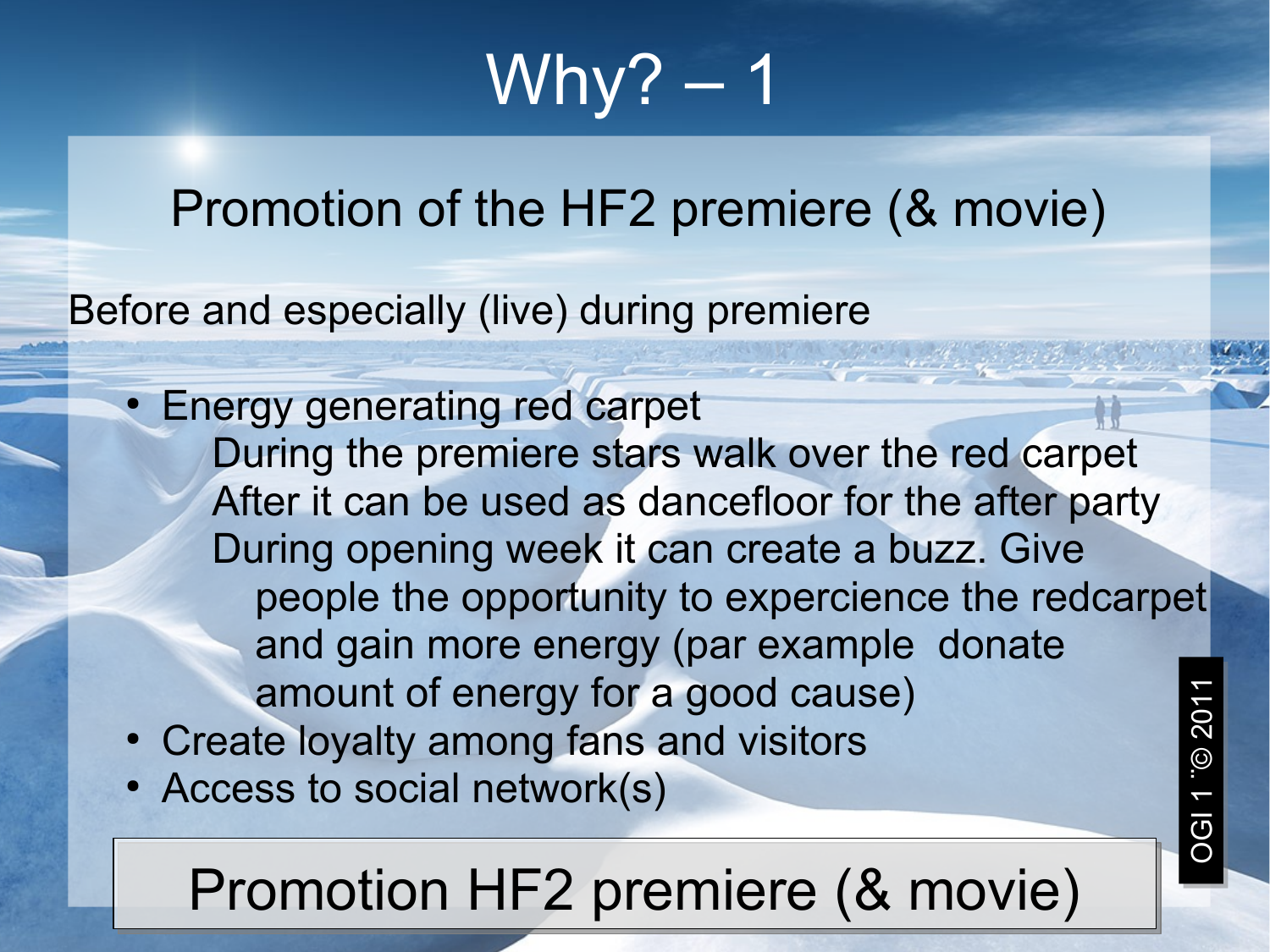# Why?  $-2$

### Media exposure / free publicity

- Unique images of journalists / interviewers & actors (celebrities) on the red carpet.
- A lot of media attention in magazines, on TV & radio
- Spread through social media / Internet (virals, etc)

**Media** 

O.<br>ا ق ¨©**V**  $\sum_{i=1}^n$ 1OGI 1 ¨© $\boldsymbol{\mathsf{N}}$ <u>ි</u>  $\overline{\phantom{0}}$